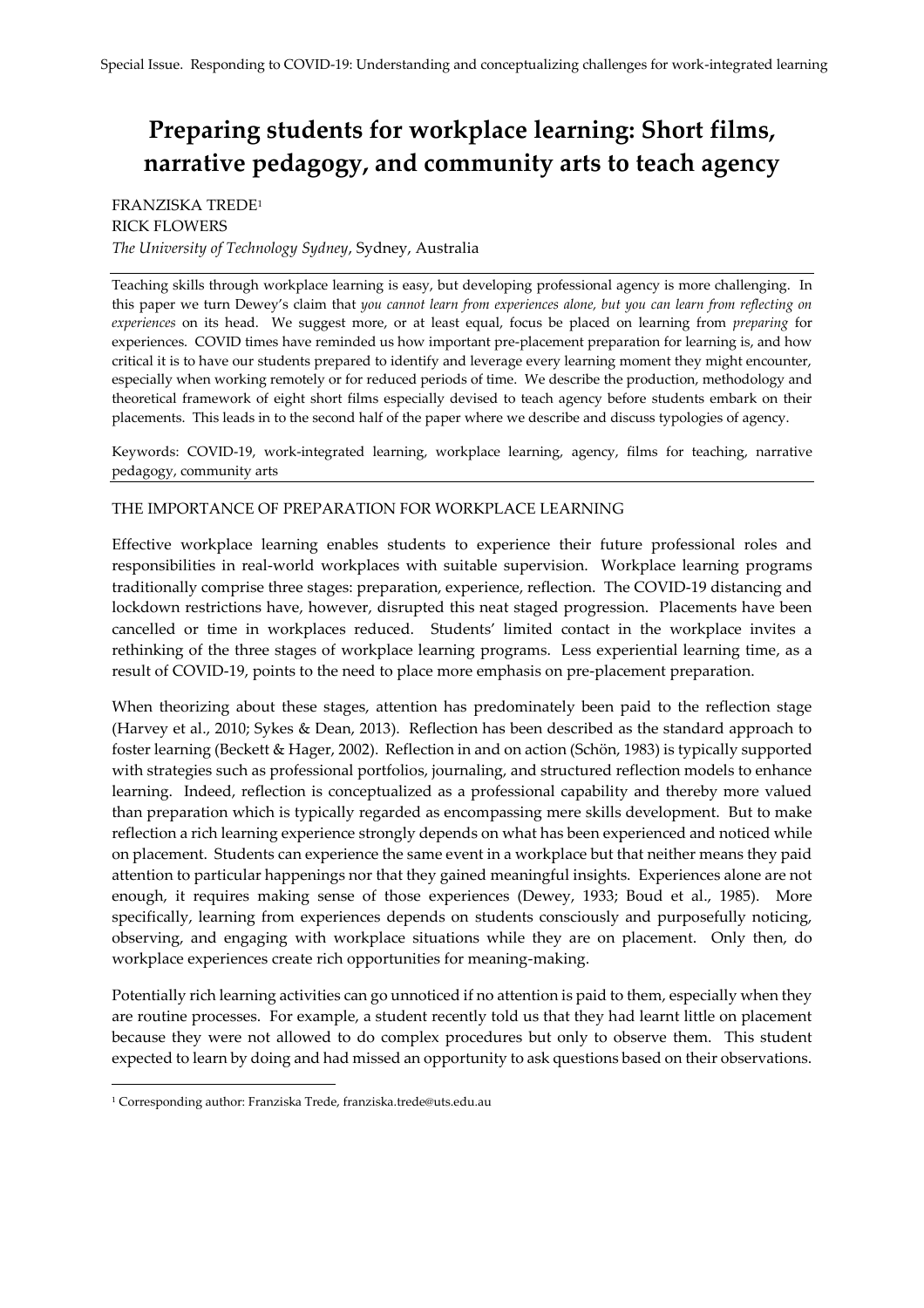They did not further engage with this workplace moment because observing was not valued as a way of learning. However, observing, questioning and engaging in and after placement experiences can enable participatory and valuable learning (Smith, 2008). Of course, workplace learning preparation programs can and do enable higher-level learning, but typically, preparation for workplace learning encompasses lower-level skills development such as writing cover letters, a CV and practicing interviewing. Franziska Trede and Denise Jackson undertook research that highlights how a focus on lower-level skills means opportunities for rich workplace learning are missed. They suggest higherlevel workplace learning would cover five key themes: working with others: being an active learner; being aware; knowing and applying own ability; and appreciating workplace cultures to better position self (Trede & Jackson, 2019). What combines these themes is when participants gain self-insights into their own agency. More specifically, student participants "learnt that they had to take more responsibility for being prepared" for learning in workplace settings (Trede & Jackson, 2019, p. 14).

What if students were purposefully prepared to not only notice but also solve complex cultural and ethical problems that they may encounter during their workplace placement experiences? Such sensitization would position students advantageously to learn from workplace experiences especially when they are shortened due to the pandemic and scarcity of placement opportunity. Helping students become aware of workplace intricacies ahead of time will not only manage their expectations of what, how and with whom they can learn from placement experiences, but it will enrich their reflections from them. It follows that preparing students for transformative learning will better equip them to engage with the messy realities of workplaces and develop their sense of agency.

This paper re-imagines the possibilities of preparing students to make the most of shorter professional placements to develop their sense of professional agency. It turns Dewey's claim that "you cannot learn from experiences alone, but you can learn from reflecting on experiences*"* on its head. The authors suggest that being sensitized and prepared ahead of time is an enabler for meaning-making of workplace experiences. Without a sense of agency, students risk becoming followers or thoughtless leaders who miss opportunities to develop their professional sense of self (Edwards & D'arcy, 2004). Preparing students for agentic, purposeful learning ahead of workplace placement experiences is time well spent especially during a time when opportunity for contact between supervisors, students and other staff is limited. Agency, however, is complex because of its relational nature and the many forces that influence it. Agency plays out within systemic hierarchies and cultural (and disciplinary) norms, material affordances and spans tensions between personal, professional, social, and public value commitments (Billett, 2016; Eteläpelto et al., 2013).

## WORKPLACE LEARNING IN MOTION: USING FILMS TO PREPARE STUDENTS

In order to support university lecturers teach students how to prepare for their work placement, Franziska Trede created the "Workplace Learning in Motion" program, eight short films with the following titles:

- 1. Preparing for a student,
- 2. An unwanted task,
- 3. I have got it covered,
- 4. How to say it,
- 5. There is no harm,
- 6. Mid-placement visit,
- 7. Not easy to say, and
- 8. The last day.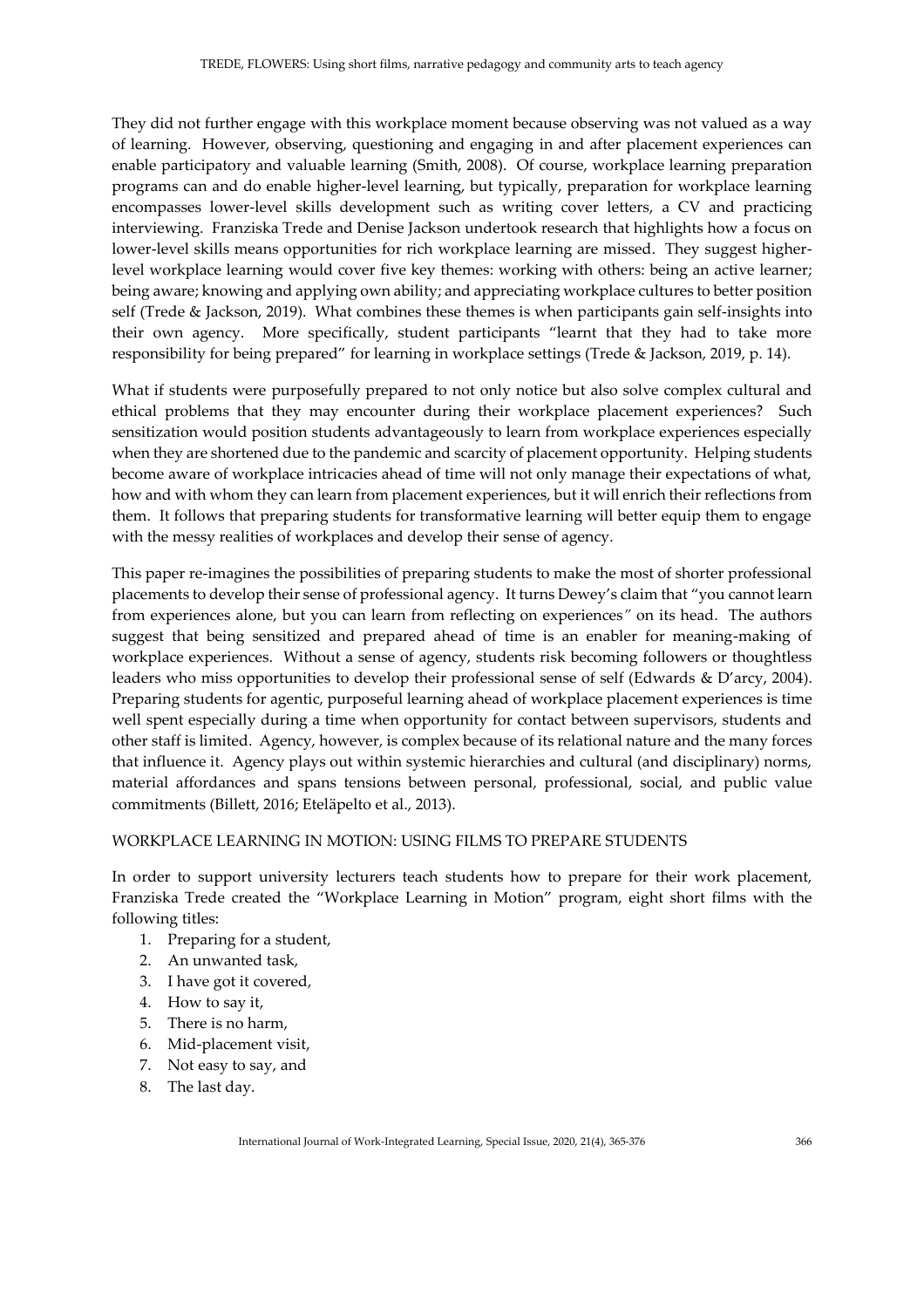The films can be used as a substitute for experiential learning that has been substantially curtailed due to COVID-19. Particular films can be chosen to fit specific needs and contexts for learning. The aim of the films is to depict workplace learning scenarios that are as real and relatable as possible and so can act as a discussion starter. The 10-minute films portray a short journey rather than just a snapshot. They depict authentic practice situations and seek to portray the nuanced intricacies of real-world workplace cultures. They present good and not so good ways of being a student and workplace supervisor; thereby avoiding simplistic notions of best practice and instead dramatize imperfect scenarios. The films are intended to be more evocative than cognitive (Eisner, 2008). The silences, body language and atmosphere are captured through the multimodal nature of the films. The dramatized and embodied learning portrays the situatedness and relational nature of workplace learning, making for possibilities of rich interpretations (Wilson, 2018). The focus of the eight films is on professional practice which makes them relevant to any university professional education course. However, each film is situated in a particular disciplinary setting to make them more context specific. Because the purpose of the films is to better prepare workplace learning stakeholders for learning and supervising in the workplace the disciplinary context is attenuated and the professional capabilities such as relational agency and developing professional voice are amplified.

FIGURE 1: Five phases of the workplace learning in motion program.



The film program comprised five phases (see Figure 1) and included over 30 collaborators. In phase 1, the topics for the eight short films arose from three sources: literature about work-integrated and workplace learning (Billett & Somerville, 2004; Billett et al., 2008; Clouder, 2009; Kreber, 2016); Trede's research about workplace learning (Trede & Smith, 2012; Trede et al., 2012; Grace & Trede, 2013; Trede & McEwen, 2015); and the workplace learning committee of Charles Sturt University. In phase 2, the script development began with Trede preparing a short description for each film. These were given to a creative writer with formal qualifications in drama. The instruction to the writer was to keep scenes authentic, relatable, and intriguing. The first full draft scripts were circulated to workplace learning practitioners for comments. Based on the feedback a final script was produced. The third phase was the film production. A film director, professional sound and camera personnel as well as professional actors were contracted. Some films were designed to show different endings dependent on some key dialogue or agentic move of one player in the film.

In phase 4, Trede prepared instructional materials to accompany the films. These included a short summary of the film, workplace learning topics, workshop activities and links to further resources. The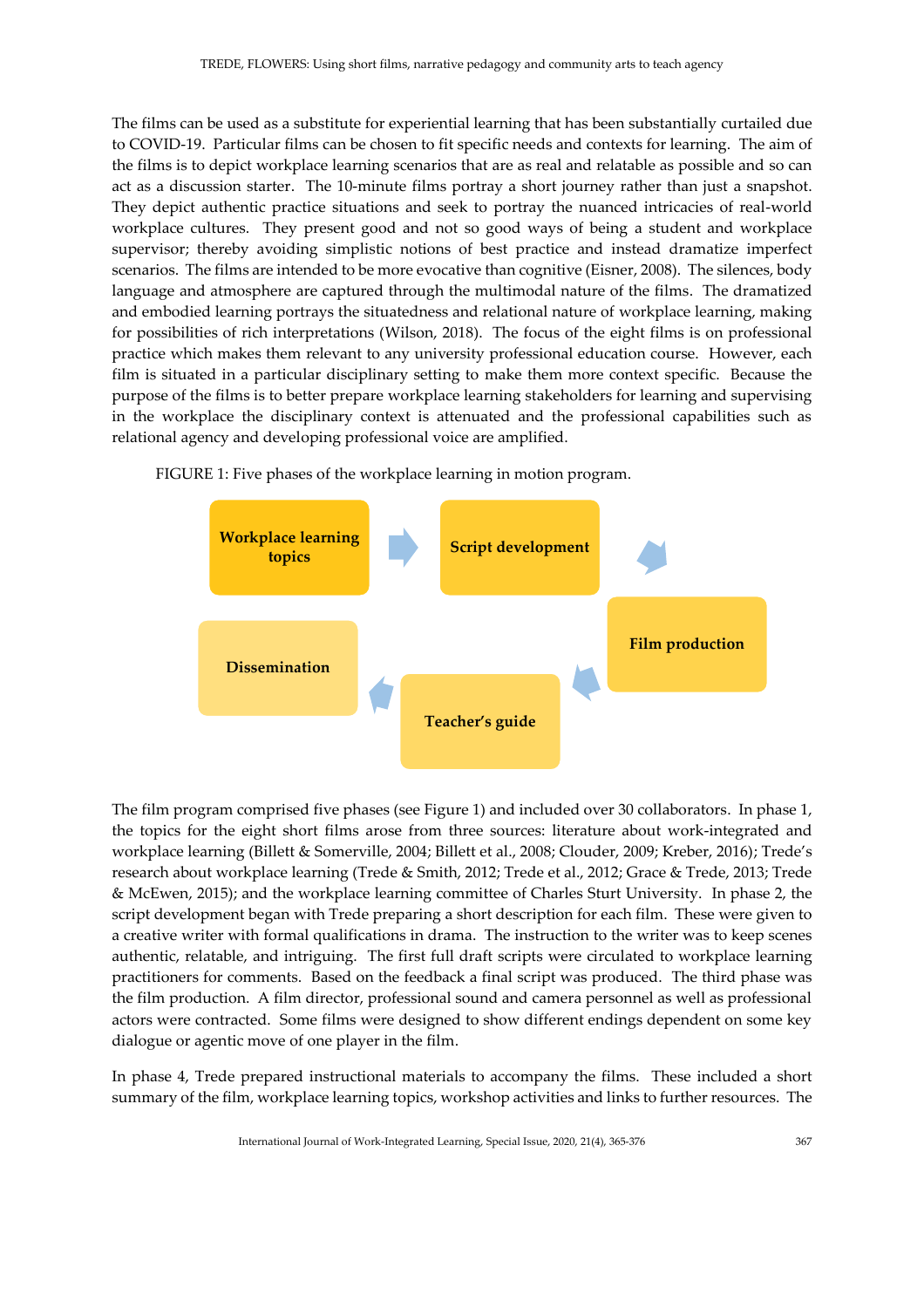films have been used with students, workplace supervisors and/or academics. There is a teacher guide that proposes four steps (see Table 1). Steps 1 and 2 advise students to analyze the characters in the film. Steps 3 and 4 encourage students to relate the scenario from the film to their own experiences in the workplace. This sequence moves from focusing on interpreting the film scenes to reflecting how oneself could act differently.

Phase 5 is the dissemination and engagement phase. The films and materials have been used in various forms in diverse university degree programs. These include a self-paced, online module for workplace supervisors (Trede, 2017); as a teaching resource in a Graduate Certificate Learning and Teaching in Higher Education; and as a conversation starter in face-to-face workshops with students and workplace supervisors. More traditional dissemination strategies included presentations at conferences.

|  |  |  | TABLE 1: Suggested workshop activities divided into four steps. |  |
|--|--|--|-----------------------------------------------------------------|--|
|  |  |  |                                                                 |  |

| <b>Steps</b>                                                                                                                        | <b>Activities</b>                                                                                                                                                                                                                     |  |  |
|-------------------------------------------------------------------------------------------------------------------------------------|---------------------------------------------------------------------------------------------------------------------------------------------------------------------------------------------------------------------------------------|--|--|
| Step 1: describing, making sense of<br>the scenario                                                                                 | noticing and analyzing what happens in the film, sense-<br>making of actions of players in the film                                                                                                                                   |  |  |
| Step 2: problem posing, questioning,<br>critiquing<br>structures,<br>context,<br>atmosphere, taken<br>for<br>granted<br>reflections | critical awareness raising, how could they have acted<br>otherwise, creative and complexity thinking, relate to<br>different variations of agency, evaluative judgment of the<br>actions of players, learning to take a stance        |  |  |
| Step 3: problem solving, emerging<br>practices, curious about how to do<br>things otherwise                                         | critical and creative thinking, transition from focus on<br>film interpretation to focus on self                                                                                                                                      |  |  |
| Step 4: action plan, next step, action                                                                                              | plans for future actions, opportunity here to role play $-$ act<br>out other ways of responding to challenging situations,<br>writing learning contract for self / career plan / capability<br>development plan with concrete actions |  |  |

*Case Study: "I've Got it Covered" – A Description of One Film*

In this section we present one film as a case study by firstly describing the content of the film entitled *I've got it covered*. We then refer to the teacher's guide and offer some sample workshop questions for teachers and students.

The film starts with a scene where three students meet their workplace educator for the first time on day one of their placement. The three students represent very different attitudes towards work and their workplace educator. She invites the students to say what they want to get out of this placement. One student is not interested in being on placement. She is chewing gum, dressed casually, and does not display any initiative. Another student says she is only anxious about failing. The awkwardness in her body language and not making eye contact hints at mental health issues. The third student, though showing keenest interest and being slightly overdressed in a suit and tie, is somewhat detached from the outcomes of his placement. He says, "I want to learn as much as I can". In the following scenes each student is seen directly interacting with the workplace educator. The first student appears unprofessional and inappropriately demanding of her workplace educator. The second student is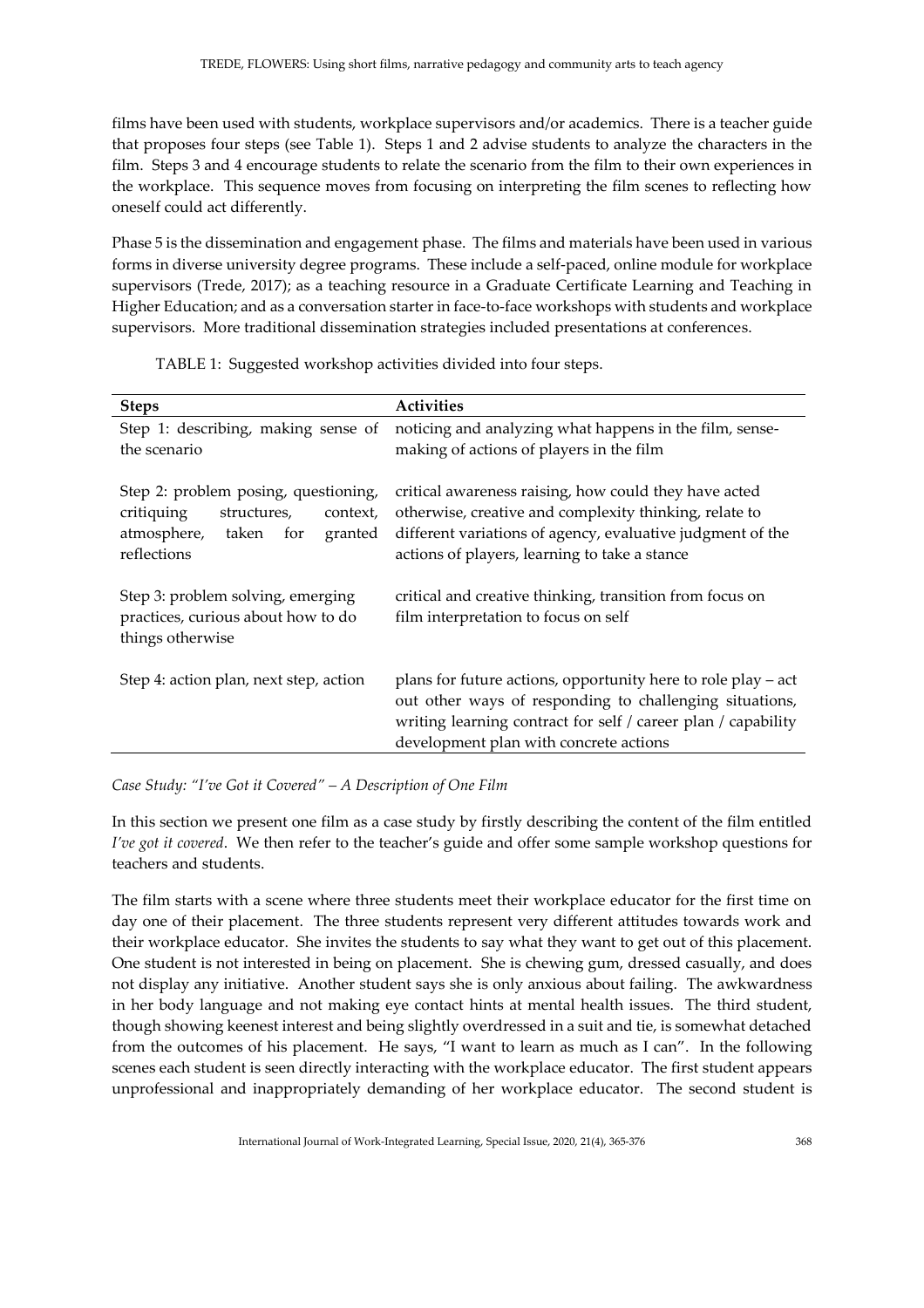gaining trust in her workplace educator and is developing confidence and pride in her work while the third student displays male manipulative tendencies and a low work ethic. Despite having best intentions towards all her students, the workplace educator struggles not only in communicating expectations, but also to take a firm stance and call the university for guidance.

This film covers topics of professionalism, responsibilities, and appropriate communication modes, all of which are conditions to nurture professional agency. "I've Got it Covered" highlights the complex relational issues between students and workplace educators and raises many questions. For example:

- What is an appropriate professional role that students can take on?
- How to develop effective mentoring relationships that enhance a sense of agency?
- How to know what it means to be professional on placement?
- How to be an assertive workplace educator?

These questions help create a sense of purpose for learning to become a professional on placement. "I've Got It Covered" reminds us of the need to explicitly discuss the roles and responsibilities of students and workplace educators before commencement of a placement. It also enables lecturers and tutors to prepare students by asking strategic questions that start a dialogue and lead to shared understanding.

Here are sample questions from the "I've Got It Covered Teacher's Guide " for leading a review activity to unpack the film and move the conversation towards helping students analyze not only their own workplace learning practices, but also those of other workplace learning students, and the workplace educator:

- What do you think about the different relationships between the workplace educator and the three students?
- What might be done differently from the workplace educator's perspective?
- What resources might be useful for workplace educators to help them be assertive and communicate clearly with students?
- What is your experience of supervising and managing diverse students' attitudes on placement?
- How might you respond to students who show no interest in their placement?
- How might students' attitude towards workplace learning affect your work as an educator, the workplace and their learning?
- What is most important to improve workplace learning in this scenario?
- As lecturers and tutors, how do you prepare students for the first day on placement?

Sample questions for students:

- What are the different attitudes towards placement and the workplace educator portrayed by the three students in this film?
- How might students' attitude towards workplace learning affect their work and learning, the university's reputation, the workplace?
- What might be resulting workplace learning experience for the different students?
- How do you clarify your role and responsibilities for a specific placement?
- How professional are the students portrayed in this film?
- What might a more professional attitude look like for the students?
- What resources might help you develop a more professional conduct on placement?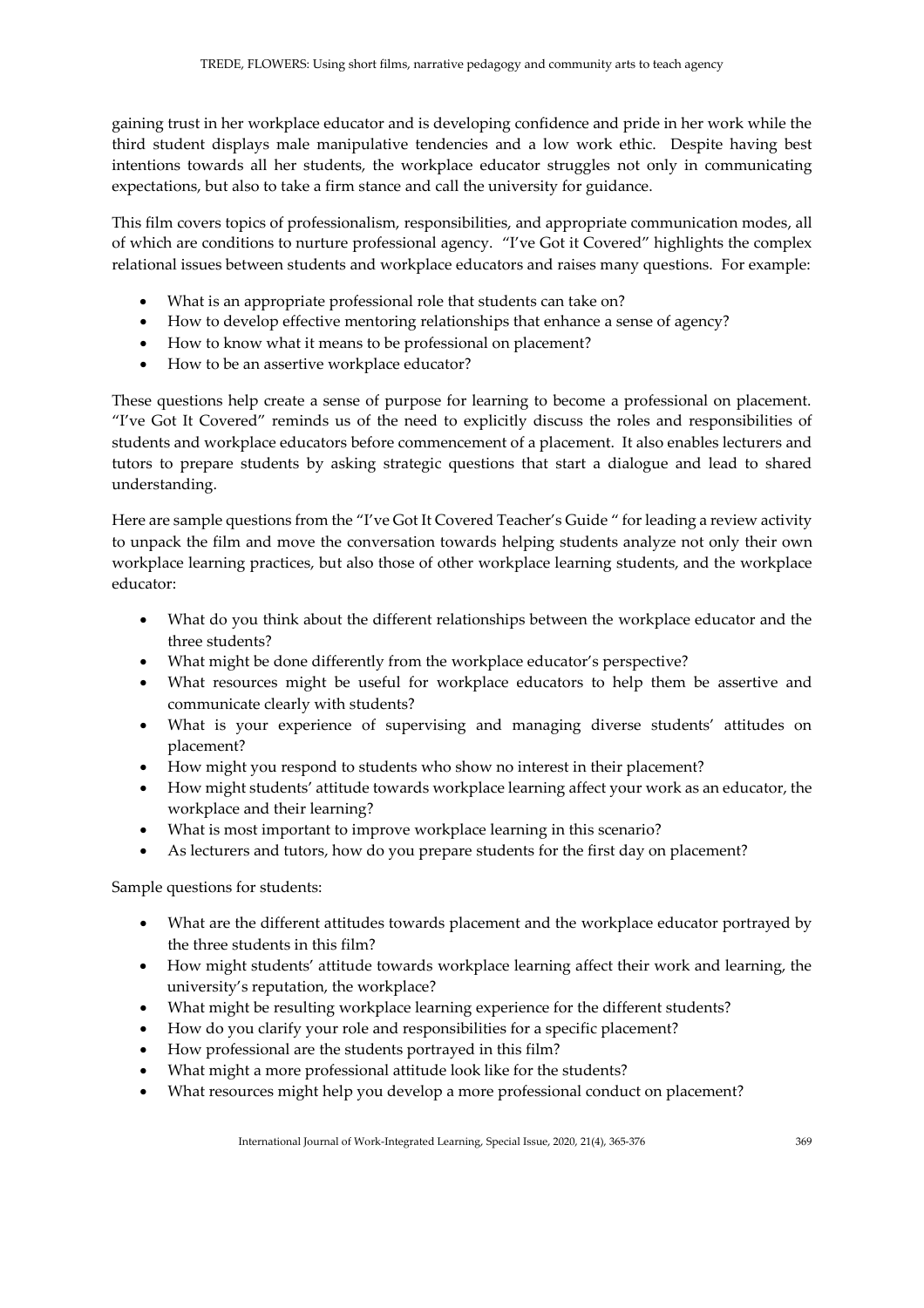#### PRE-PLACEMENT PEDAGOGICAL FRAMEWORK

When real-world placements are hard to find, the priority for workplace learning supervisors and coursework teaching staff should be less on teaching rules, procedures and facts, but more on enabling prospective professionals/practitioners to be deliberate, thoughtful, reflexive and self-starting. This is easy to say but how do you do this? The above section described how the "Workplace Learning in Motion" short film-stories can be used for students in placements. Now, we will present the pedagogical and theoretical underpinnings of the "Workplace Learning in Motion" films. There are four parts to our theoretical framework. The first part is a sketch of the evolution of thinking about using short films for teaching and the relationship to reflective practice and case-study analysis. Then we describe and discuss literature that draws attention to different approaches to using videos for teaching about professional practice. Thirdly, we suggest that the "Workplace Learning in Motion" films can be conceived as narrative pedagogy. And fourthly, we suggest that a further key feature of the pedagogy behind these short films is that they are less instructional / documentary and more artsbased. We will, of course, elaborate on the notion of 'arts' and how this is important when enabling the teaching and learning of agency.

#### SHORT FILMS, REFLECTIVE PRACTICE AND CASE-STUDY ANALYSIS

Film provides vast amounts of rich detail using images and sound that capture the immediacy of a real classroom [workplace] that all students can draw upon as common examples of authentic learning experiences (Lane & Brown, 2007; Jacobs et al., 1999; LeFevre, 2004; Perry & Talley, 2001; Stigler & Hiebert, 1999). Furthermore, it allows teachers, supervisors, and students to replay events that can support de-briefing, unpacking, problem-identification and -analysis. In other words, films can be helpful to do case-study analysis. Donald Schön, an influential theorist, wrote about the use of short films to teach and learn reflective practice back in 1983.

#### *Rule-Example vs Example-Rule Teaching Using Video*

The use and benefits of using short films for teaching purposes are numerous and widely cited. But like any technology deployed for teaching purposes, the nature of the teaching and learning will be shaped less by any inherent properties the film has, and more by the specificities of the film's content, structure and style and then how it is used by the students and teachers. What we want to highlight is the difference between using films to instruct and using films to provoke and inspire agency. Rosella Santagata and Giulia Angelici (2010) and Tina Seidel et al. (2013) contrast two ways short films can be used for teaching professional practice. In both cases, they researched the use of short films of and for teacher-trainees teaching in the classroom. Films can be used to instruct students about externally prescribed content, procedures, what and how to do. In the wider realm of workplace learning, films are often used to teach students formulaic, best-practice content about how to pitch ideas, refine one's curriculum vitae, how to report to a supervisor, how to document, or about health and safety procedures. Alternatively, or additionally, films can be used to present complexities and ambiguities in the workplace from which students can build or extend content themselves, decide for themselves what is regarded as good practice, analyze problems and consider various possible solutions, and work out for themselves what and how to do. Seidel et al. (2013) call the first a 'rule-example' type of short film because it teaches rules through direct guidance. The second is 'example-rule' because the emphasis is on using examples to support problem-solving.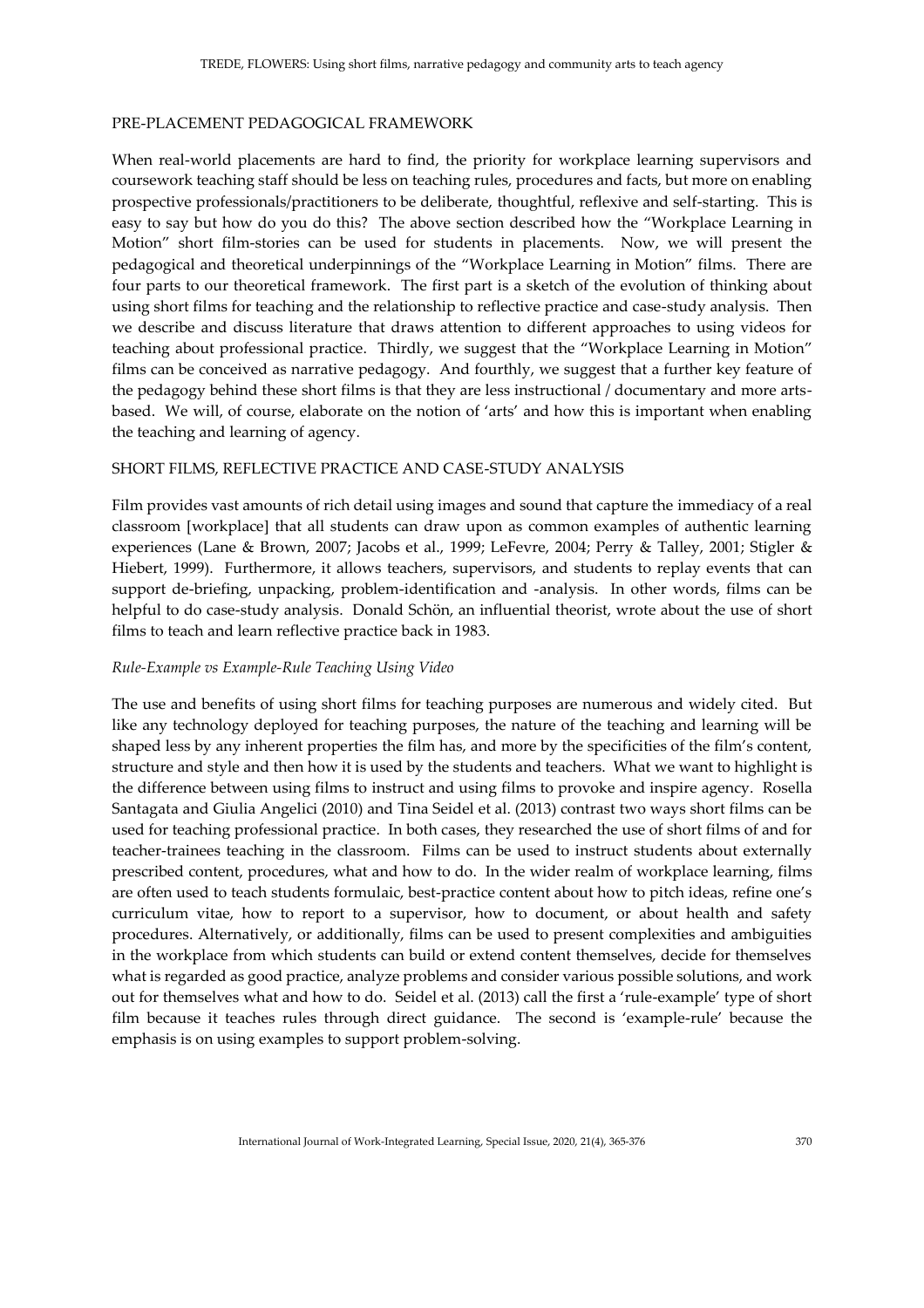## *Narrative Pedagogy and Short Films*

The "Workplace Learning in Motion" films (2017) deploy an example-rule approach to teach and learn reflective professional practice. To drill further down into the detail of the type of films we think can be helpful - especially when COVID=19 physical distancing restrictions make work integrated learning challenging - we will now draw attention to their narrative features. Central to Trede's workplace learning films are the narrative arcs of prominent characters. In this sense, the films have a close affinity to narrative pedagogy. There is an extensive body of research about ways it can be used to teach professional practice (Brown et al., 2008; Strangeways & Papatraianou, 2016; Vandermause & Townsend, 2010). As one would expect, narrative pedagogy takes many forms with multiple interpretations. For the purposes of this paper the following defining features are suggested.

Key to narrative pedagogy are stories or accounts from practitioners / professionals / students of particular experiences to do with work-related practices. In its most basic form, the lecturer or tutor tasks students to prepare a reflective narrative about work-related practice. This is not a journaling exercise where individuals reflect privately. Instead, key is that students present their narratives to other students for discussion, de-briefing, and analysis. This might involve students reading their essays or presenting their own self-made short film accounts to peers in class.

Stories are subjective and relational. They depict practices that comprise of knowing, doing, saying, and relating. Rational, cognitive knowledge is no longer privileged. When stories are presented through films with high production-value, learning in the workplace is made explicit and expressive. Images, body language, silences, gaps in the dialogue are all central elements to human sense-making (Eisner, 2008). Films can be provocations to think more critically. Films can be the starting point for discussions about uncomfortable or complex workplace situations. Using films is a safe strategy for difficult discussions because it removes self and overly focusing on self and invites the audience to think and talk. They can be the trigger for creative thinking and identifying ways to act otherwise. Knowing the best practice from a textbook might not be the best way to act in a cultural, political, emotional, or economical practice situation. Workplaces are messy realities that provide opportunities for informal learning. Films can generate emergent, participatory group processes that simulate relational agency that is required at work. Learners can collectively workshop appropriate choices of how to be and act in future unpreparable workplace situations.

Underpinning this is the thesis of a longstanding body of experiential learning theories. Prominent figures include Silvia Gherardi, Karen Warren, Ruth Cohen, Jennifer Gore, John Dewey, David Boud, and Malcolm Knowles. The thesis is that meaningful curriculum should be built less from rigidly defined content and more from the experiences of students and practitioners. However, we would like to emphasize here that these experiences should be carefully curated by supporting students to devise, present and analyze their own and each other's narratives. These contain accounts of lived, as opposed to textbook, experiences.

#### *Community Arts-Based Film Scripts*

While the "Workplace Learning in Motion" films enact narrative pedagogy, there is a feature that takes them beyond. The film scripts were crafted as creative writing pieces. While the research behind the stories derives from real-world experiences and practice-based research, they ultimately were crafted to have dramatic effect. This distinguishes them from the process in narrative pedagogy of participants telling and sharing their own authored stories. Trede's films were produced using a methodology that has affinity with community arts-based practice. Trede and Flowers (2008) deployed this methodology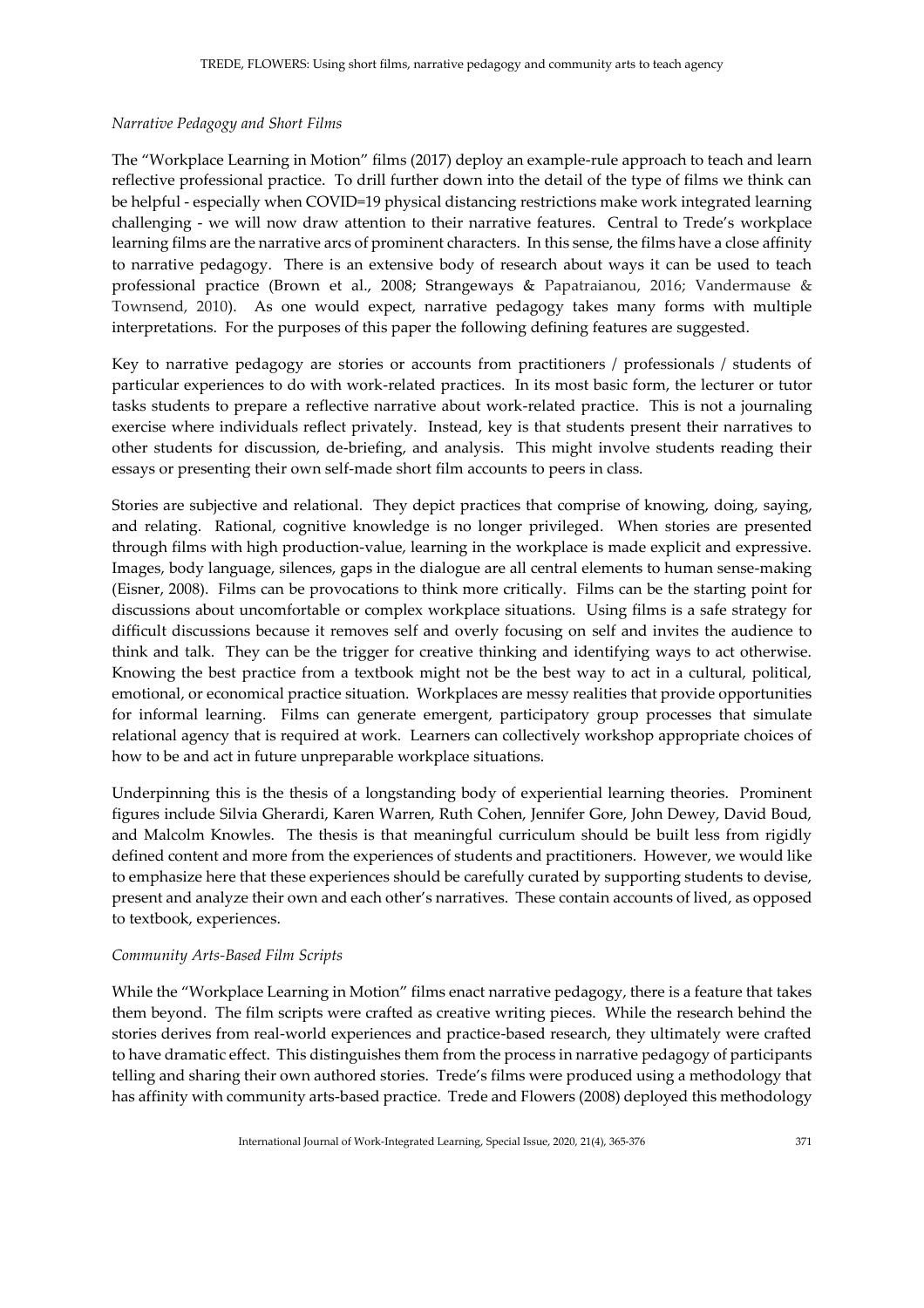in a project for patient education with a cardiac ward at the Prince of Wales Hospital in Sydney. Two artists were employed to spend three months with staff and patients and produced a series of large canvas pictures to accompany storyboards that were used to facilitate patient education.

There are three features of community arts practice we wish to highlight. One feature is stories. Like narrative pedagogy, community arts practice revolves around the production of life stories. But it is not just the story-telling that matters, it is the story-making process. In the case of the "Workplace Learning in Motion" films the story-making process was underpinned by research of verbatim accounts of students in work placements. These accounts were crafted into film scripts by a professional creative writer and then reviewed and edited by real-world workplace educators. This segues into the second feature to highlight, namely the co-production behind the filmmaking. Central to community arts methodology is bringing artists and community stakeholders to make art together (Flowers, 2002, 2009). It could be a theatre piece, a mural, or indeed short films. There are some who say the quality of the art matters less than the co-production (Goldbard, 2006). But the researchers subscribe to the view that the quality of the art is important (Thiele & Marsden, 2003). That is why in the case of Trede's short workplace learning films, a skilled creative writer was commissioned to prepare the scripts. Their instructional value relies not just on the authenticity of the stories, but interesting and provocative characters, understandable dialogue and monologue, dramatic dilemmas, and technical elements such as setting, sound and light that lend themselves to film.

## A SOCIO-CULTURAL PERSPECTIVE ON AGENCY IN WORKPLACE LEARNING

While a case is made a case about the value of films for workplace learning preparation, what is more important is that they can be used for the teaching and learning of agency. Agency is the capacity to influence, act and overcome helplessness (Hitlin & Elder, 2007). It is especially needed in uncertain times like we are witnessing now with the outbreak of the COVID-19 pandemic. Placements have been cancelled, postponed or shifted to work from home placements.

Agency is strongly connected to understanding context, identifying choice, professional judgment, considering consequences for self, others and the public good. Being a professional is more than following policies and fitting in to workplace cultures. Professionals need to decide what is worthwhile to perpetuate and what needs to be let go off and what new practices should be introduced. In other words, a central defining feature of professionalism is being agentic and deliberate. Students should not delay engaging with their professional agency until graduation. Professional agency can be nurtured in preparation for workplace learning.

The uncertainty and disruption caused by the pandemic can be seen as an invitation to reconsider how workplace learning could be otherwise. It is an opportunity to question and change routines that no longer work. This connects well with agency, which is associated with the capacity to ask questions, to take initiative, and exert influence. Agency can be seen as a pre-requisite for learning (Hitlin and Elder, 2007) and develop a sense of professionalism. But agency is so much more than observable behavior. Agency is located within a complex world and steers clear of the idea of "an emaciated notion of learners' agency" (Beckett & Hager 2018, p. 137) that unashamedly foregrounds the individual and cognitive knowledge.

For the purpose of this paper, agency is framed through a critical-social professional practice lens which privileges the sayings, doings and relatings of individuals in socio-cultural activity (Kemmis, 2014). Agency has been described as a core skill for learning and working because it relates to the capacity to reflect, create and respond within social contexts. Without a sense of agency, learning and working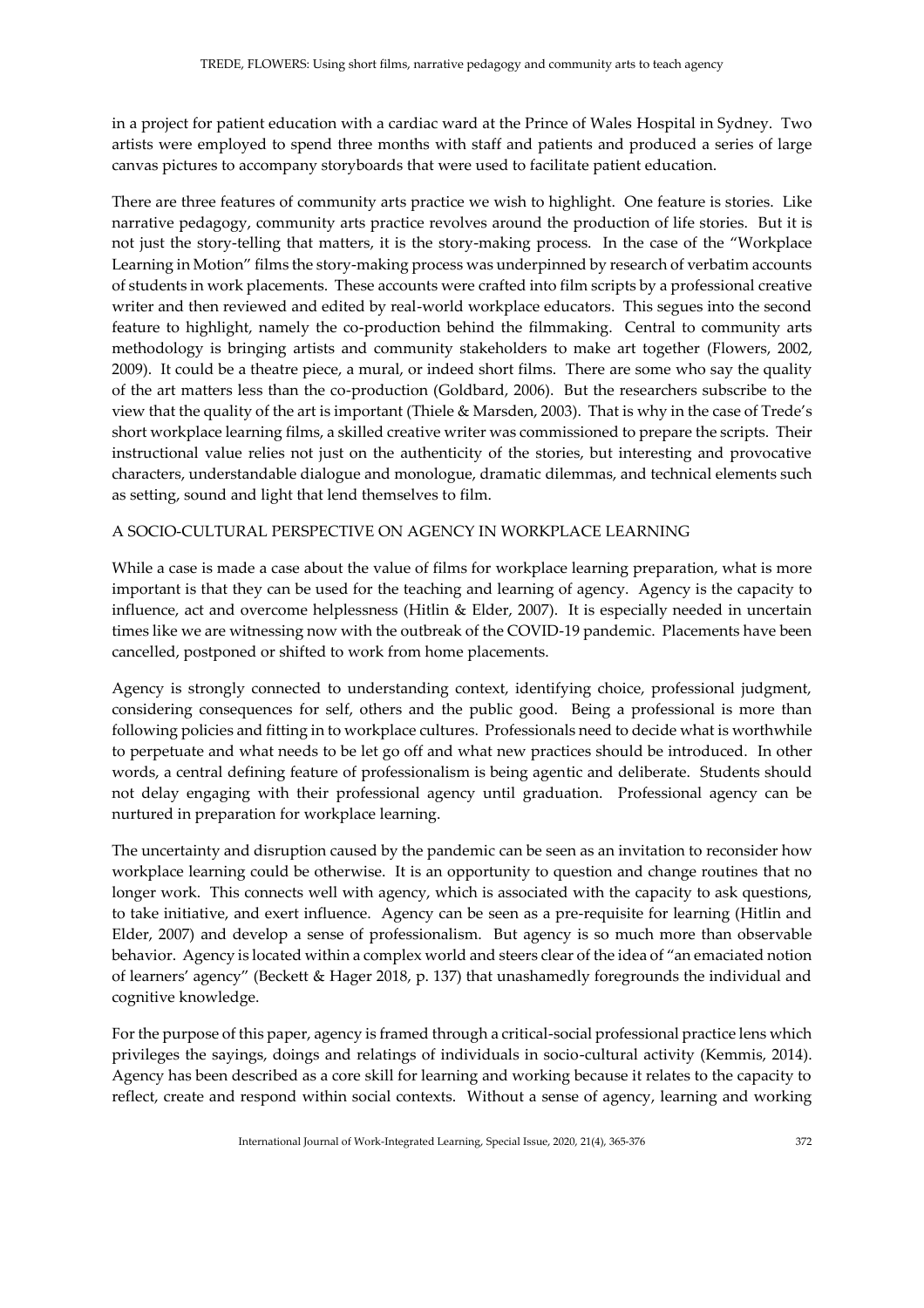could be described as accidental or rule-following behavior. Agency is not an individualistic and heroic concept. Just like learning and working, exercising agency is a shared and social responsibility that is interdependent of self and social context. Individuals do not act alone out of context but in response to a given situation surrounded by competing interests and supported by others. The films depict the relational nature of agency.

Hitlin and Elder (2007) postulate that different types of agency are called for depending on the type of response that is required now to achieve immediate or future goals. They suggest there are four types of agency: existential, pragmatic, identity, and life-course. Each has specific temporal characteristics.

## *Existential Agency*

Existential agency relates to the idea of "free will" and to "an existential capacity to exert influence on our environment" (Hitlin & Elder, 2007, pp. 175-176). It is a belief that one has some sort of influence and the capacity to initiate and control own behavior. The ability for self-reflection and self-regulation is an important point because it focuses on the capacity to act appropriately within context. It is not action at any cost but action that is based on pre-thought about the consequences of these actions. This is particularly interesting when the action is about defying expectations and social norms. Existential agency engenders a sense of self-empowerment that motivates the capacity to act. It is foundation for the other three agency variations.

## *Pragmatic Agency*

Pragmatic agency applies to routine situations and exerting influence to achieve particular social outcomes. This type of agency focuses on solutions that are required to address problematic situations. It occurs between the now and the immediate future and is associated with "the ability to innovate when routines break down" (Hiltin & Elder, 2007, p. 176). Pragmatic agency requires making choices due to disruptions. Choices are not random but guided by self-reflection (existential agency) and influenced by a complex net of moral codes, predispositions, emotions, personal histories and social phenomena. Pragmatic agency is underpinned by the intention to find a match between self-concept and cultural, social, and political expectations. Existential and pragmatic agency together can reshape social expectations. It is not a re-action but can be a transformation. It is finding new solutions and act on problematic situations.

#### *Identity Agency*

Identity agency, a temporally proximal agency, applies to novel situations and its interplay with selfconcept as part of a longer-term commitment to self-identity. This self-commitment comprises standards and values which are also shaped by expectations from others on self. Identity agency does not automatically happen; indeed, it is influenced by feedback from others. Personal autonomy and a sense of who we want to become shape this relational commitment to identify with a role, and in the longer-term, live up to expectations. Identity agency relates to "personal autonomy while following social dictates" (Hitlin & Elder, 2007, p. 181) and being accountable, not only to others but also to self. It focuses on achieving situational goals.

#### *Life-course Agency*

Life-course agency, a temporally distant agency, applies to purposeful transitions of life pathways. It is associated with planned actions with long-term implications and the belief in one's capacity to make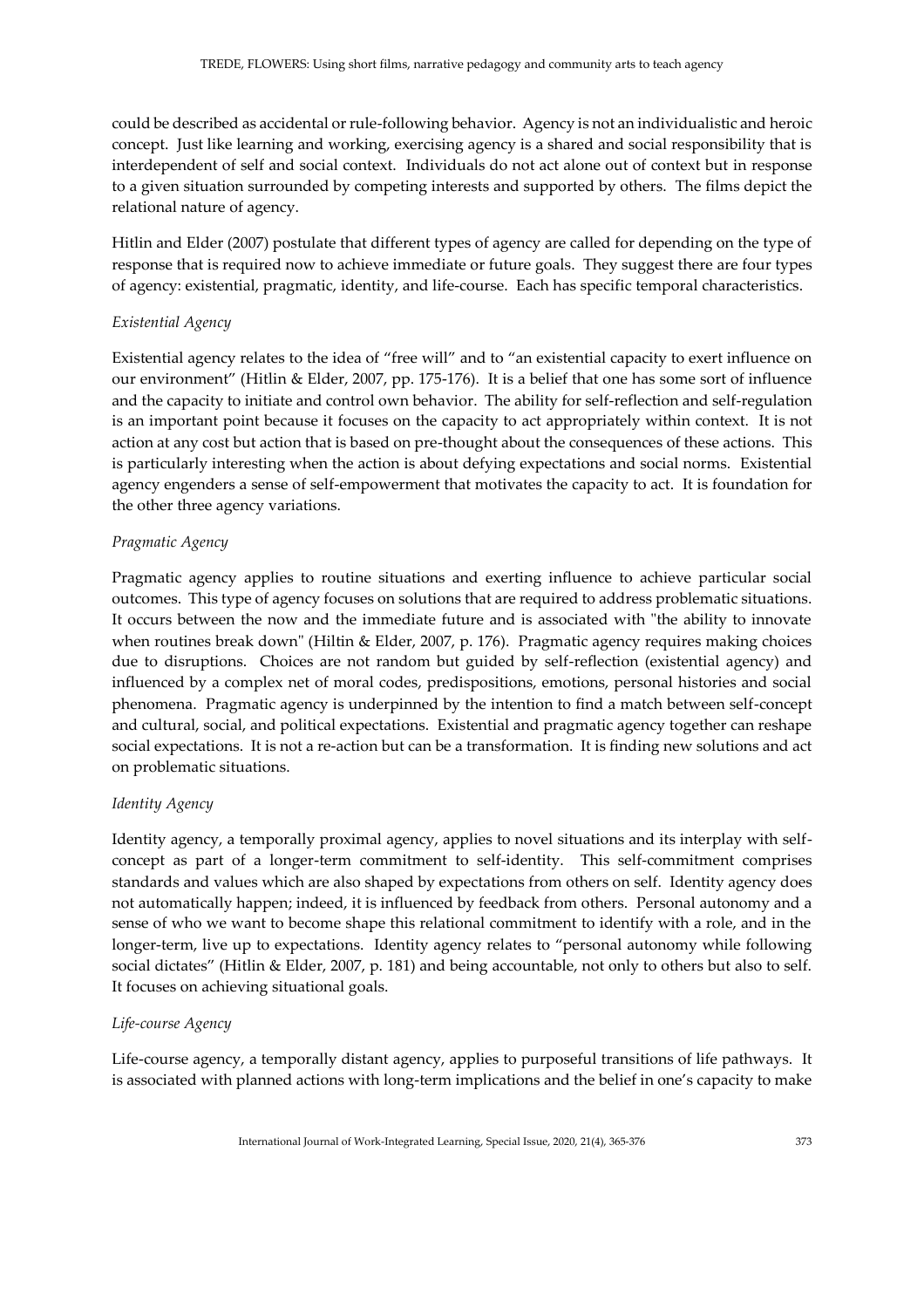big choices in life to achieve specific life goals. "Life-course agency refers to individual capacities to orient themselves toward long-term outcomes, across social domains" (Hitlin & Elder 2007, p. 183) and envisage the future self with optimism. It relates to the emotional intelligence to select conducive environments for pursuing life goals. It requires self-reflection, perseverance, resilience and endurance in the face of setbacks. Life-course agency is about claiming or leaving identities. Understanding lifecourse agency helps to appreciate individuals' choices and actions. Like pragmatic and identity agency, life-course agency is based on existential agency, the "capacity to exert influence on one's life" (p. 186). These four variations of agency have overlapping boundaries and interconnected characteristics. These four concepts are helpful to highlight time as an external situation and how it is intertwined with agency and individuals' internal journeys. It suggests that agency is dynamic, changes and develops over time, just like the self. Observable actions can be understood as a response to immediate situations or longer-term goals and what needs to be done. These variations of agency can be highlighted in "Workplace Learning in Motion" workshops to raise awareness of when, why, and how to act in workplace situations.

These four variations bring many concepts of agency into a meaningful relationship. They highlight the importance of pre-thought and identification of choices, actions made based on conscious purpose, and responsibility of the consequences of one's actions. Understanding agency through a temporal lens will assist teachers to highlight these nuances of agency to students. This deeper understanding of agency in turn will sensitize students when on placement to make more deliberate decisions when and how to exercise agency.

## **CONCLUSION**

In accounts about planning workplace learning it is typically asserted that high quality supervision, opportunities to undertake a mix of simple and complex tasks in the workplace and an empowering workplace culture, are important conditions to enable the teaching and learning of agency. The COVID-19 pandemic has, however, made it difficult to provide these conditions. More reason then to focus on preparation for workplace learning. This paper has presented both a practical and theoretical approach to planning and implementing workplace learning preparation strategies. The quality of preparation, not just the quantity of time spent in the workplace, is key to teaching and learning agency through workplace learning. A limitation of this approach to teaching and learning agency is that it has not been formally evaluated. However, the highly contextual nature of agency and workplace learning does not lend itself to such evaluation. Instead, future research could collect reflections from students after placement experiences to determine the impact of the film workshops on their sense of agency.

#### *Acknowledgments*

The production of the film was made possible with funding from the Education for Practice Institute at Charles Sturt University.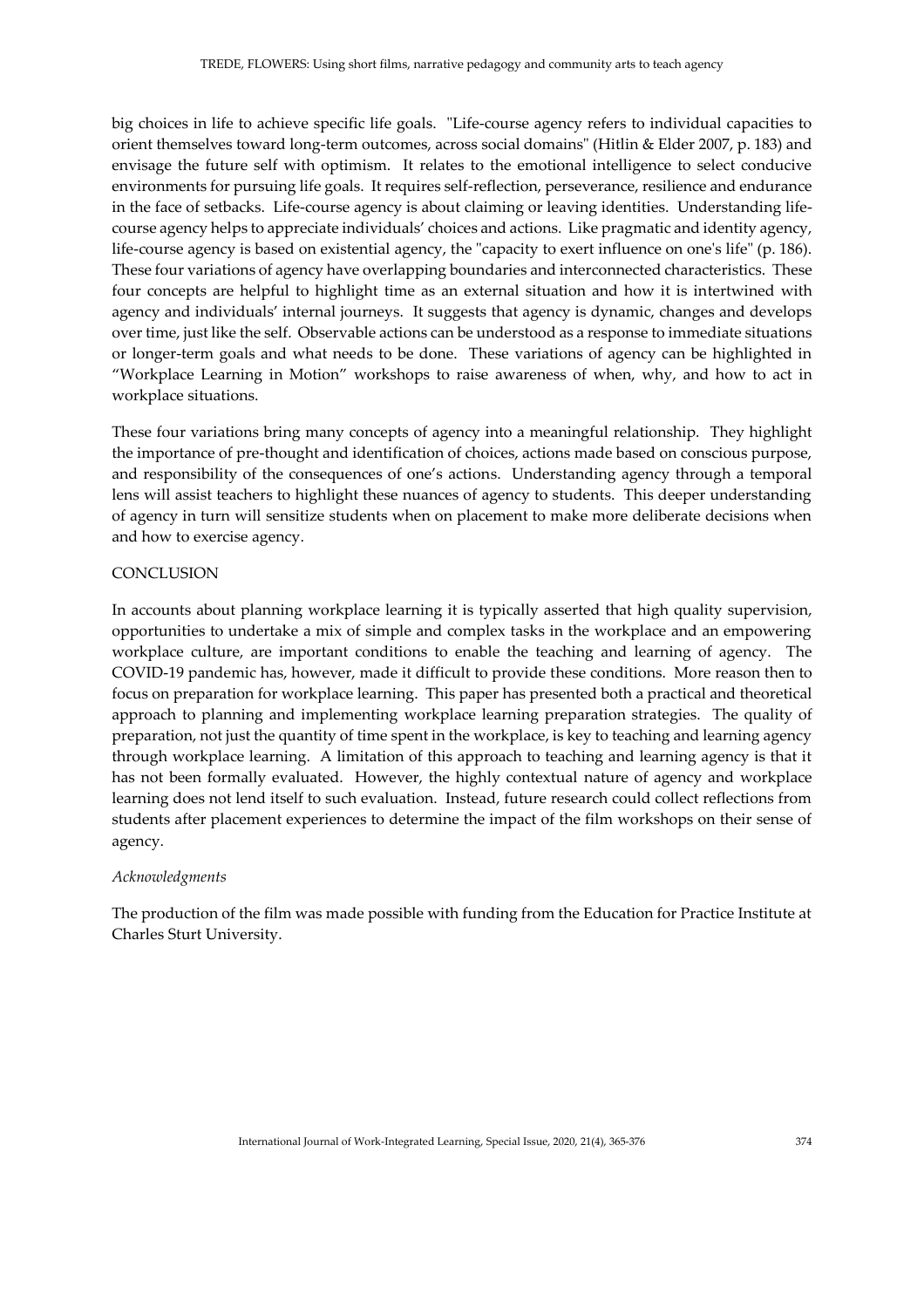#### **REFERENCES**

Beckett, D., & Hager, P. (2002). *Life, work and learning: Practice in postmodernity.* Routledge.

- Beckett, D., & Hager, P. (2018). A complexity thinking take on thinking in the university, In S. S. E. Bengsten & R. Barnett (Eds.), *The thinking university, debating higher education: Philosophical perspectives (*vol. 1, p. 137-152). Springer International Publishing AG.
- Billett, S. (2016). Critiquing workplace learning discourses: Participation and continuity at work**.** *Studies in the Education of Adults*, *34*(1), 56-67.
- Billett, S., Harteis, C., & Eteläpelto, A. (2008). *Emerging perspectives of workplace learning*. Sense Publishers.
- Billett, S., & Somerville, M. (2004). Transformations at work: Identity and learning. *Studies in Continuing Education*, *26*(2), 309-326.

Boud, D., Keogh, R., & Walker, D. (1985). *Reflection: Turning experience into learning.* Routledge Falmer.

- Brown, S. T., Kirkpatrick, M. K., Mangum, D., & Avery, J. (2008). A review of narrative pedagogy strategies to transform traditional nursing education. *Journal of Nursing Education*, *47*(6), 283-286.
- Clouder, L. (2009). "Being responsible': Students' perspectives on trust, risk and work-based learning. *Teaching in Higher Education*, *14(*3), 289-301.

Dewey, J. (1933). *How we think: A restatement of the relation of reflective thinking to the educative process.* D.C. Heath.

- Edwards, A., & D'arcy, C. (2004). Relational agency and disposition in sociocultural accounts for learning to teach. *Educational Review*, *56*(20), 147-155.
- Eisner, E. (2008). Art and knowledge. In Gary Knowles & Ardra L. Cole (Eds.), *Handbook of the arts in qualitative research* (pp. 3- 12). Sage.
- Eteläpelto, A., Vähäsantanen, K., Hökkä, P., & Paloniemi S. (2013). What is agency? Conceptualising professional agency at work. *Educational Research Review, 10*(1), 45-65.
- Flowers, R. (2002). Evaluation perspectives and practices in community cultural development. *Artwork Magazine*, *53*, 3-5.
- Flowers, R. (2009). Traditions of popular education. *REPORT-Zeitschrift für Weiterbildungsforschung*, *32*(2), 9-22.
- Goldbard, A. (2006). *New creative community: The art of cultural development*. New Village Press.

Grace, S., & Trede, F. (2013). Developing professionalism in physiotherapy and dietetics students in professional entry courses. *Studies in Higher Education*, *38*(6), 793-806.

- Harvey, M., Coulson, D., Mackaway, J. & Winchester-Seeto, T. (2010). Aligning reflection in the cooperative education curriculum. *Asia-Pacific Journal of Cooperative Education*, *11*(3), 137-152.
- Hitlin, S., & Elder, G. H. (2007). Time, self, and the curiously abstract concept of agency. *Sociological Theory*, *25*(2), 170-191.
- Jacobs, J., K., Kawanaka, T., & Stigler, J. W. (1999). Integrating qualitative and quantitative approaches to the analysis of video data on classroom teaching. *International Journal of Educational Research*, *31*, 717-724.
- Kemmis, S. (2014). Praxis, practice and practice architectures. In S. Kemmis, J. Wilkinson, C. Edwards-Groves, I. Hardy, P. Grotenboer, & L. Bristol (Eds.), *Changing practices, changing education*, (pp. 25–36). Springer.
- Kreber, C. (2016). *Educating for civic-mindedness: Nurturing authentic professional identities through transformative higher education*. Routledge.
- LeFevre, D. M. (2004). Designing for teacher learning: video-based curriculum design. In J. Brophy (Ed.), *Using video in teacher education* (Vol. *10*, pp. 235-258). Elsevier.
- Newhouse, C. P., Lane, J., & Brown, C. (2007). Reflecting on teaching practices using digital video representation in teacher education. *The Australian Journal of Teacher Education*, *32*(3), 51-62.
- Perry, G., & Talley, S. (2001). Online video case studies and teacher education. *Journal of Computing in Teacher Education*, *17*(4), 26-31.
- Santagata, R., & Angelici, G. (2010). Studying the impact of the lesson analysis framework on preservice teachers' abilities to reflect on videos of classroom teaching. *Journal of Teacher Education*, *61*(4), 339-349.

Schön, D. A. (1983). *The reflective practitioner: How professionals think in action*. Jossey-Bass.

Seidel, T., Blomberg, G., & Renkl, A. (2013). Instructional strategies for using video in teacher education. *Teaching & Teacher Education*, *34*, 56-65.

- Smith, R. (2008). Negotiating engagement, in S. Billett, C. Harteis & A. Eteläpelto (Eds.), *Emerging perspectives of workplace learning* (pp. 199-214). Sense Publishers.
- Stigler, J. W., & Hiebert, J. (1999). *The teaching gap: Best ideas from the world's teachers for improving education in the classroom*. The Free Press.
- Strangeways, A., & Papatraianou, L. H. (2016). Case-based learning for classroom ready teachers: Addressing the theory practice disjunction through narrative pedagogy. *Australian Journal of Teacher Education*, *41*(9), 117-134.

Sykes, & Dean, B. A. (2013). A practice-based approach to student reflection in the workplace during a work-integrated learning placement. *Studies in Continuing Education*, *35*(2), 179-192.

- Thiele, M., & Marsden, S. (2003). *Engaging art: The artful dodgers studio*. Jesuit Social Services*.*
- Trede, F. (2017). *WIL in motion: Trigger films to deepen critical reflection of WIL practices*. Workshop conducted at the World Association of Cooperative Education Conference, Chiang Mai, Thailand, 5-8 June.